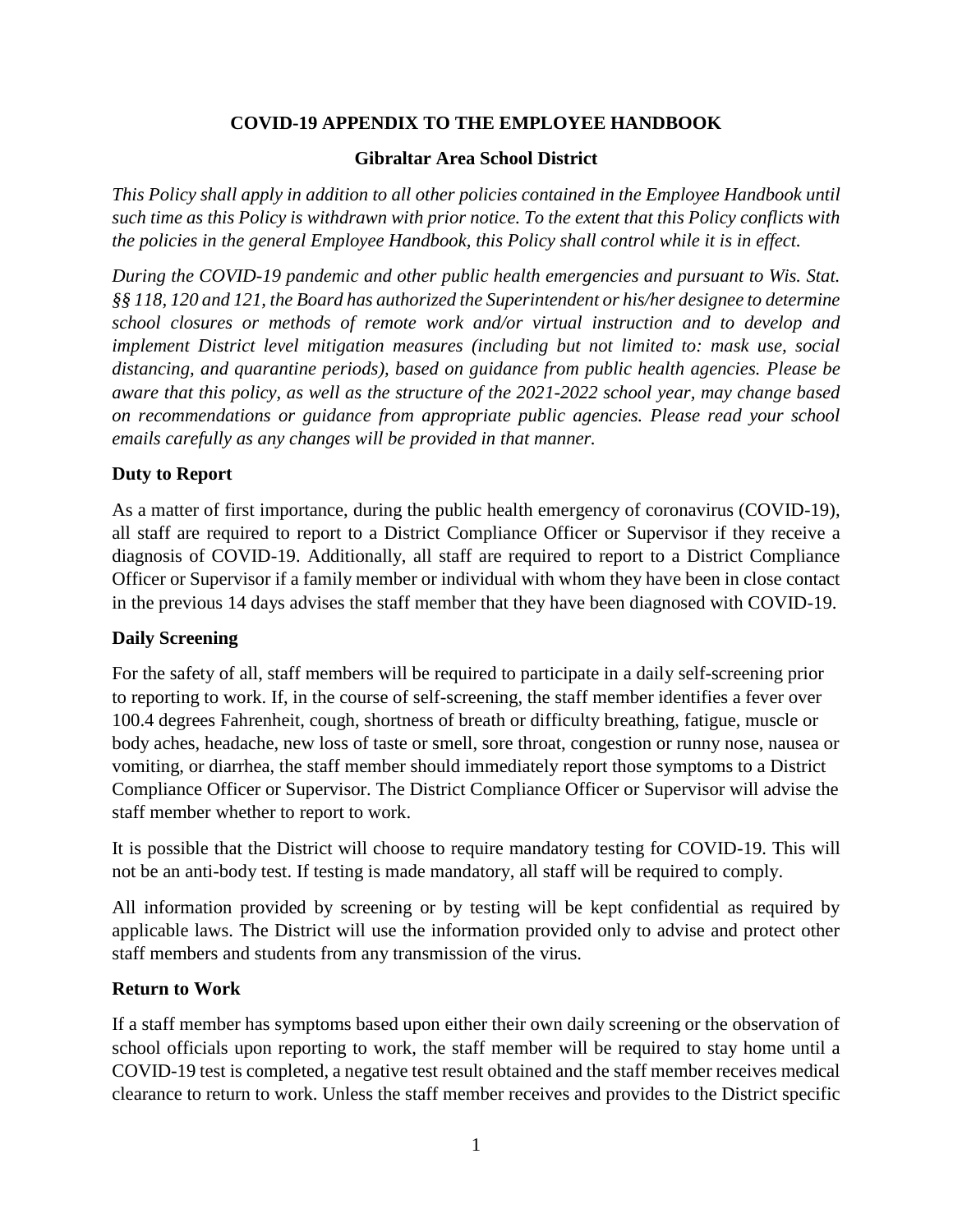documentation to that effect, and subject to any other health department recommendations, the staff member will be required to self-isolate away from the school building for 14 days and until he or she has been symptom free for at least 7 days.

# **Close Contacts**

Employees who are considered close contacts and are **not** up-to-date on COVID vaccinations (upto-date, as of February 17<sup>th</sup>, 2022, means a person has received all recommended COVID-19 vaccines, including any booster dose(s) within 30 days of eligibility and availability) and are asymptomatic must quarantine for 5 full days, and should get tested for COVID-19. After the 5 day quarantine period, employees may return to work but must continue to wear a mask and monitor symptoms for 10 days after the initial exposure. If employees develop symptoms, they must isolate and get tested for COVID-19.

Employees who are considered close contacts and are up-to-date on COVID vaccinations and are asymptomatic, do not need to quarantine at home following an exposure (they can continue to attend school in-person and participate in other activities), but should still get tested for COVID-19. Employees within this category must continue to wear a mask and monitor symptoms for 10 days after the initial exposure. If employees develop symptoms, they must isolate and get tested for COVID-19.

Employees who test positive for COVID-19, regardless of vaccination status, must isolate for 5 days and may end isolation after 5 days, if the employee is fever free for 24 hours without the use of fever-reducing medication, and if symptoms are improving. Employees must continue to wear a mask for 10 days after receiving a positive test, even after isolation has ended.

# **On-Duty Conduct**

All staff in the building are expected to comply with the following guidelines:

- Stay home if you are sick. There may be leave time available to you as an employee or staff member.
- Wash hands frequently and utilize hand sanitizer if you are not able to wash your hands.
- Avoid touching your face and eyes.
- Cover any cough or sneeze with a Kleenex or elbow.
- Clean frequently touched surfaces in the classroom regularly.
- Avoid sharing physical materials as much as possible.
- Maintain social distance of 6 feet from others as much as possible. If social distancing is not possible, wear a face covering.
- Face coverings should be worn at all times, to the extent feasible. Contact a District Compliance Officer if this will present a difficulty.
- Comply with all instructions regarding frequent cleaning care of personal spaces and classrooms. This includes cleaning desks in-between classes if students will be switching classrooms.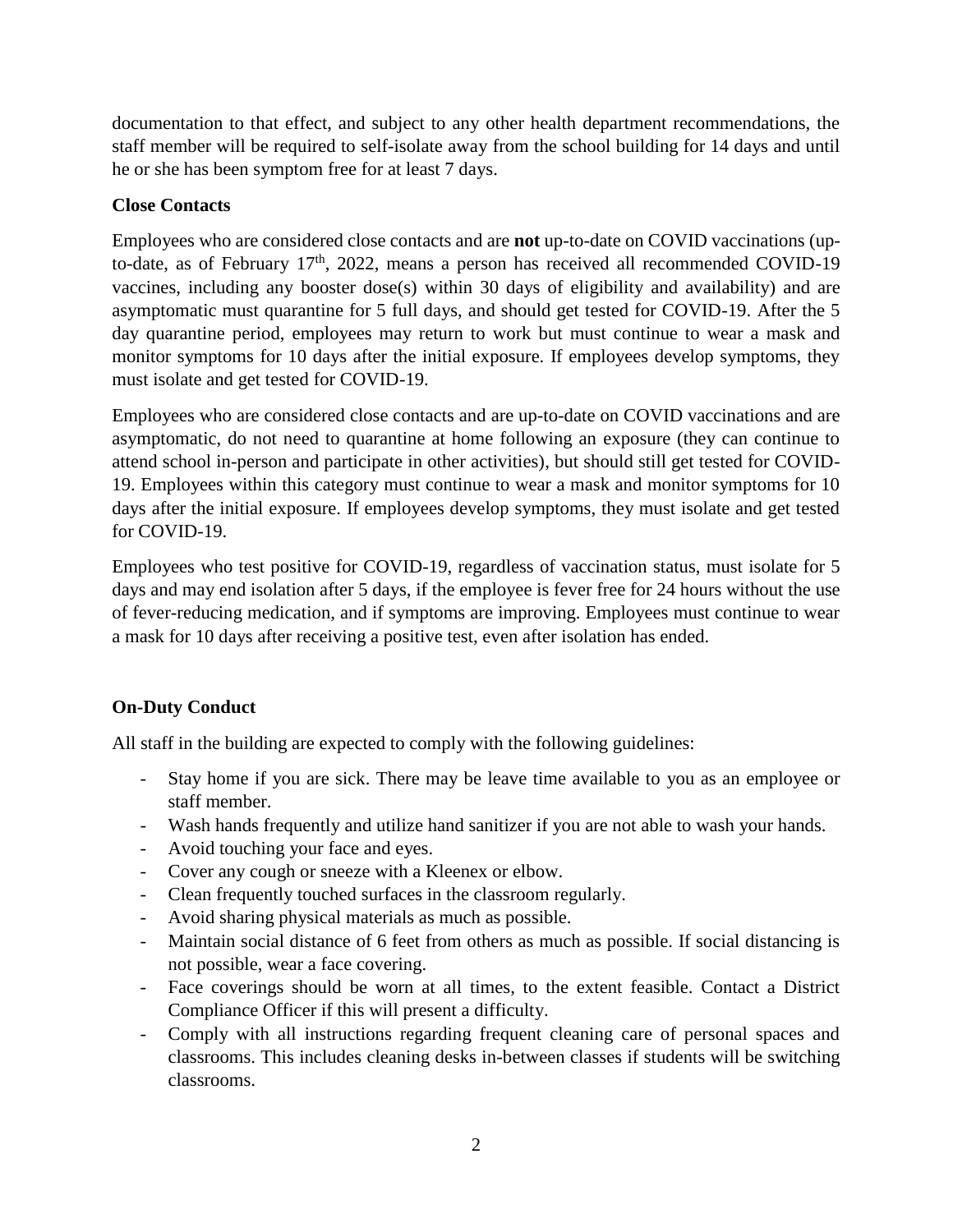- Remove objects from the classroom that can be shared as much as possible. Especially for younger students, avoid the need to share classroom materials.
- If it becomes necessary to specify times when particular staff can and cannot be in the building, comply with the schedule and make accommodations to work from other locations as required.

Drinking fountains will not be available, so staff members should plan to provide their own water and food as much as possible.

It is important in the case of an outbreak in the school that the District is able to identify who was in close contact with the infected person. If a staff member or student moves to a room other than where they are scheduled to be, please document changes to the schedule or location of instructional services.

# **Copyright Policies**

Ensure all staff are complying with special permissions and fair use agreements if it is necessary to record copyrighted materials and post them online for further access. If staff members have questions about the specifics of these rules, please contact an administrator for guidance.

# **Supporting Students**

As the learning environment changes throughout the year, whether by classroom arrangements, limitations on how many students report to school at any given time, partially remote learning options or any other variation on the learning structure that may become necessary, please be aware of students who may not respond well to these options for a variety of reasons. If teachers or support staff need additional help accommodating for a particular student's needs, please contact an appropriate administrator to seek support.

If a teacher is required to provide for students who are not able to attend class in person, the teacher should ensure that the materials received at home and at school, as well as the lessons, remain as coordinated as possible and that transitions between periods of virtual instruction and in-person instruction remain as cohesive as possible. Increased reliance on the teacher's designated web page may satisfy this purpose. However, teachers should be careful to avoid violating the District's social networking policy.

Throughout this time, make an effort to increase direct communication with parents to solicit their feedback and concerns during the pandemic. Pay special attention to families who may not have the ability to access school or community resources, and to students who have difficulties accessing instruction or problems with the increased independence posed by virtual and distance learning.

Collaboration with colleagues may also require additional effort when it is less likely that employees will casually occupy the same space during school hours. Please be intentional to communicate student assignments and student specific needs with supporting teachers as necessary.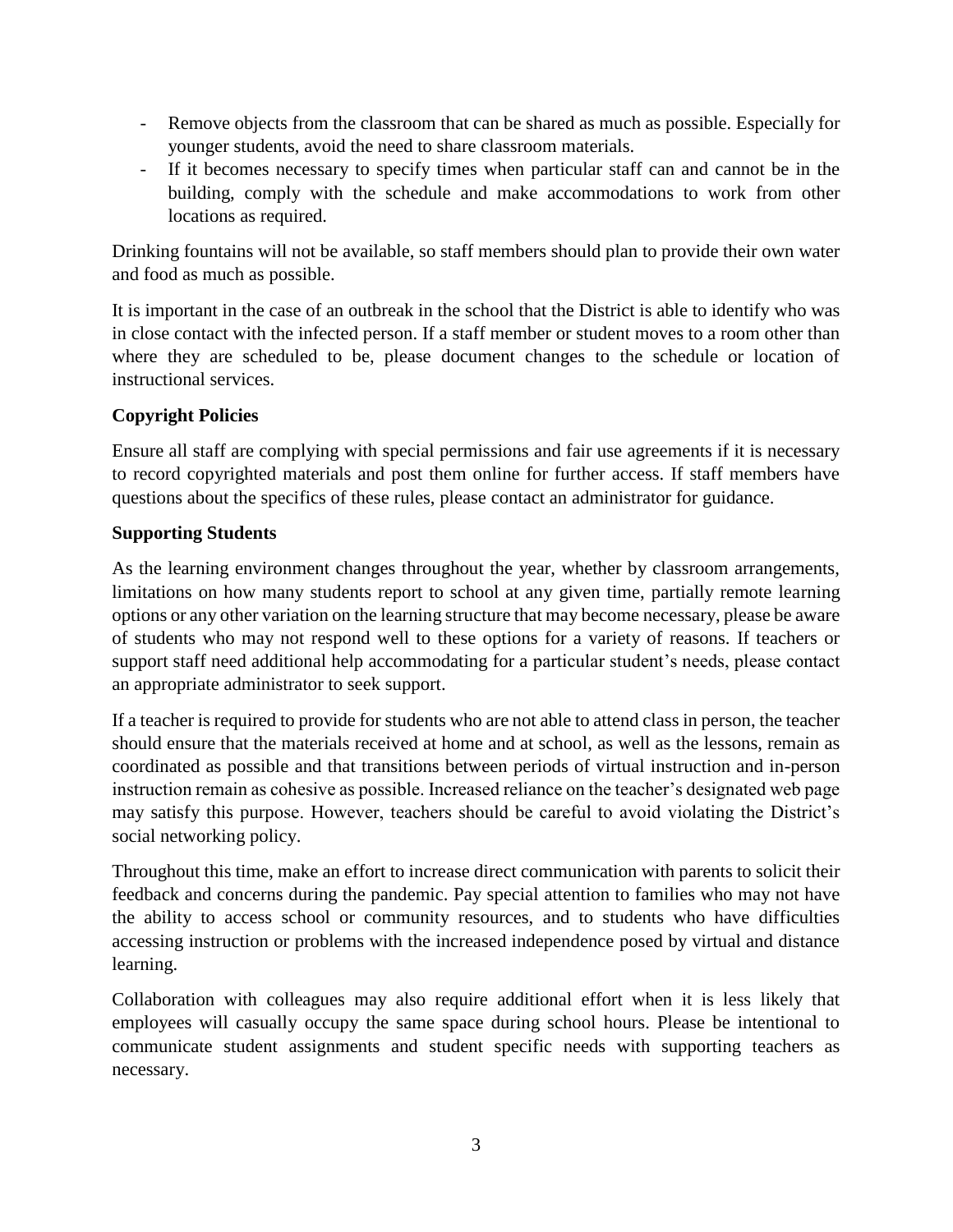## **Visitors**

Any non-essential people should be approved prior to being invited into the building. This includes family members who may come in to set up classrooms with staff members, or parents who may come to volunteer. All visitors to the building will be required to complete a screening questionnaire and sign in at the front office. Visitors will be expected to proceed directly to the destination for the visit (classroom or other building location) and to leave directly from there to minimize exposure to other individuals or spaces.

## **Early Notice**

If, at any time, an employee determines that he or she is not comfortable returning to work or that he or she will require an accommodation based on a medical disability or that he or she will need leave for child care, please contact a District Compliance Officer or Supervisor as soon as possible. Notice should be provided pursuant to the individual contract terms where applicable or per board policy, but where not otherwise specified, no less than a minimum of 30 days of notice prior to resignation is preferred. The more notice an employee is able to provide, the more easily the District may be able to accommodate the request while also ensuring the District operations are covered.

### **Amended Accommodation Policy**

To the extent that an employee believes he or she requires a reasonable accommodation based on a medical disability related to COVID-19, the staff member should contact a District Compliance Officer or Supervisor as soon as possible to discuss potential accommodations. The District will provide reasonable accommodations as appropriate. Be advised that conditions that put an employee at higher risk for contracting or suffering extreme symptoms or medical consequences of COVID-19 may be considered legal disabilities for the pandemic time period, even if such symptoms or medical consequences would not previously have qualified under non-pandemic circumstances. Examples of higher risk conditions include being over age 60, or various underlying medical or health conditions, including heart conditions or obesity. If a staff member has been advised by a medical professional that he or she is at higher risk for complications of COVID-19 based on the examples identified or other conditions, please address those concerns to a District Compliance Officer or Supervisor.

### **Teleworking/Remote Work**

While it is not the intent of the District to operate virtually for the entire school-year or for all programs, the District may be able to make reasonable accommodations based on a particular situation to allow individuals to work from home. This policy will be used in response to disability requests discussed above, as well as possibly during times of self-isolation or quarantine where the individual does not display symptoms, but has been asked to avoid coming into the building. Unless otherwise approved, staff is expected to report to the building for the regularly scheduled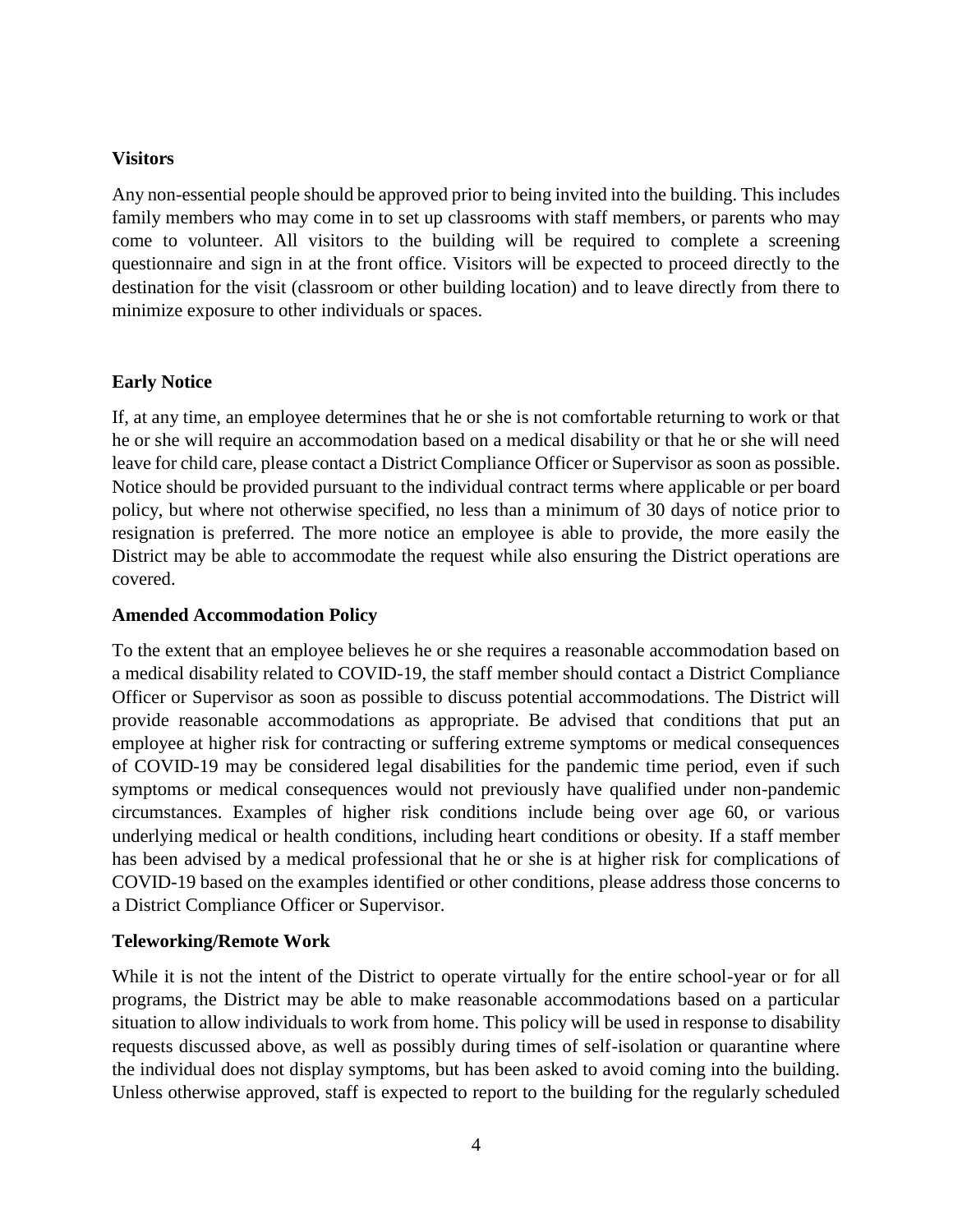school day. An individual should contact a District Compliance Officer or Supervisor if the individual believes he or she may qualify for a remote working option. In the event permission is granted to work from home, it is the staff member's responsibility to maintain relationships with students in a manner comparable to in-person classroom relationships. Under such circumstances, the staff member should engage in communication with students to assist in accessing educational resources and instruction.

# **Amended Discrimination Policies**

In addition to the normal prohibitions on discrimination within the school district, this policy adds that no person should be discriminated against based a COVID-19 related disability or high-risk categorization. Additionally, in considering COVID-19-related accommodations, leave requests, or school reopening structure and organization, the prohibitions against discrimination on the basis of race, color, religion, sex and national origin will still apply. Any complaints should follow the discrimination procedure referred to in the Employee Handbook.

# **Amended Discipline Policies**

Anyone who fails to comply with the additional rules set forth in this handbook will be subject to discipline, up to and including termination, if the violation is egregious or repeated. Staff should contact a District Compliance Officer or Supervisor if they have any concerns about their ability to comply with these rules or are concerned that their behavior may be viewed as non-compliant.

Additionally, any bullying related to wearing a mask or not wearing a mask or any perceived highrisk categorization or designation will not be tolerated. Staff members are required to report comments from other staff members or students that are perceived as bullying or if the comments are bullying in nature.

# **Leave Generally**

It is the District's intent to provide access to leave in a flexible manner. Employees may have PTO or sick time available to them that can be used as otherwise provided by the District. Employees should contact a District Compliance Officer or Supervisor with any leave questions or concerns to determine if other arrangements can be made. It is the employee's responsibility to communicate concerns to the District.

The District will provide PTO in lieu of personal PTO to cover COVID-related absences for employees following CDC guidelines for full vaccination. Employees who wish to file for an exemption to vaccination must submit the request in writing to the District by March 7<sup>th</sup>, 2022.

The District's primary goal is to provide continuous, uninterrupted in-person teaching and learning. In order to maintain the staffing levels needed to meet this goal, the administrative team will use the following language in the Employee Handbook to approve or deny PTO requests:

• The availability of qualified substitute personnel will be a condition of approving a planned PTO request.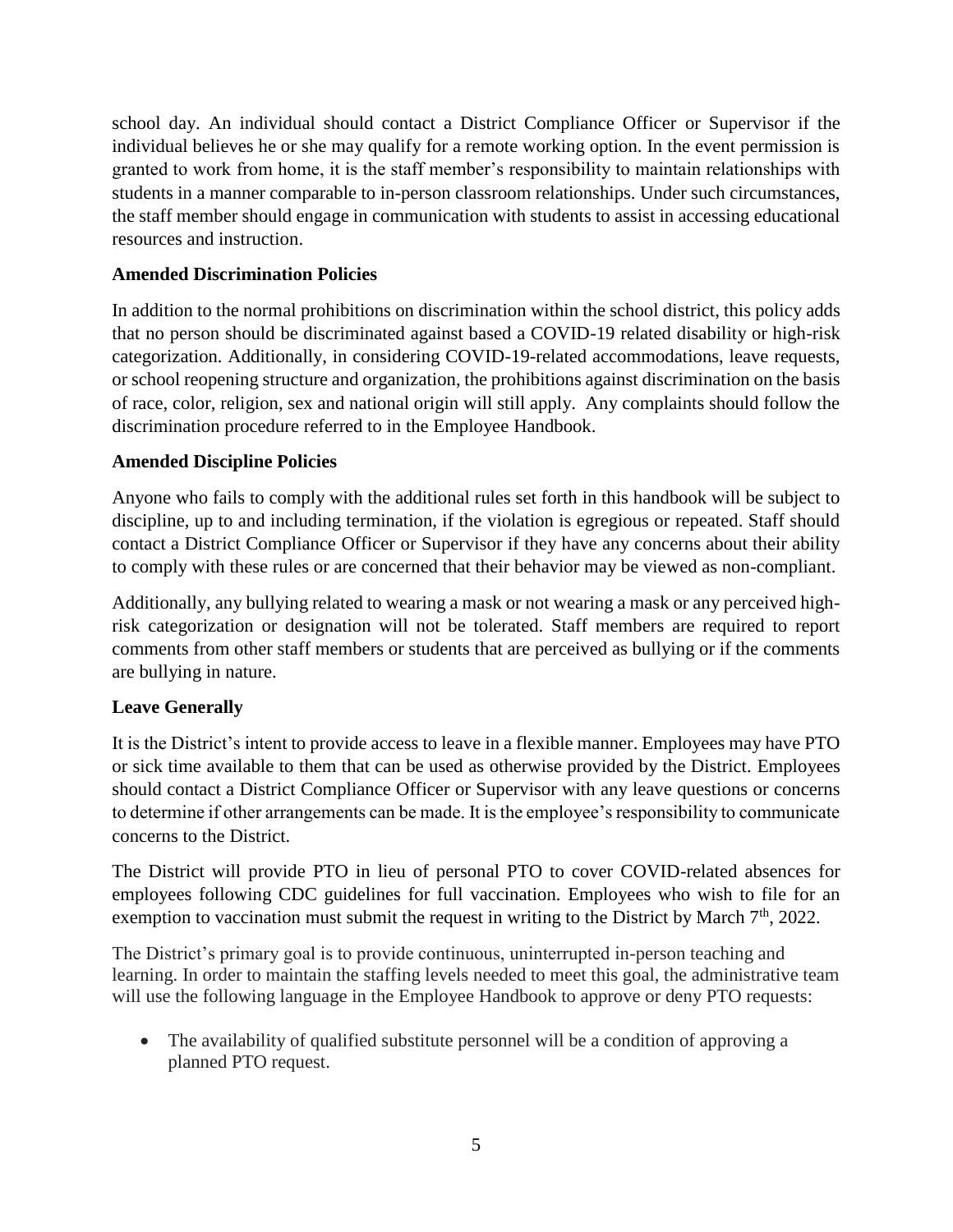- A teacher's principal or immediate supervisor shall be given forty-eight (48) hours advance notice for planned PTO. A lesson plan covering the period of absence shall be provided by the end of the school day prior to the planned PTO.
- A request to use consecutive, multiple days of planned PTO must be approved by the employee's immediate supervisor or principal. This type of request may be denied in order to sustain continuity of instruction and professional duties.
- The Board reserves the right to require a physician's examination report in support of an Employee's continuing absence from duty when it is deemed necessary.

## **Concluding Comments**

The administration is aware that these conditions will make this year more challenging than most. We appreciate your understanding and consideration as we try to navigate this situation in a responsible manner. Should any questions or concerns arise as to any rule or policy specified in this document, please bring your concerns to a District Compliance Officer or Supervisor. Additionally, if you believe that a situation could be addressed in a different or more effective way, please forward your suggestion to a District Compliance Officer or Supervisor. While there are many factors at play in the decision-making process, we are hopeful that we can address the current COVID-19 situation in a way that is satisfactory to all members of our community.